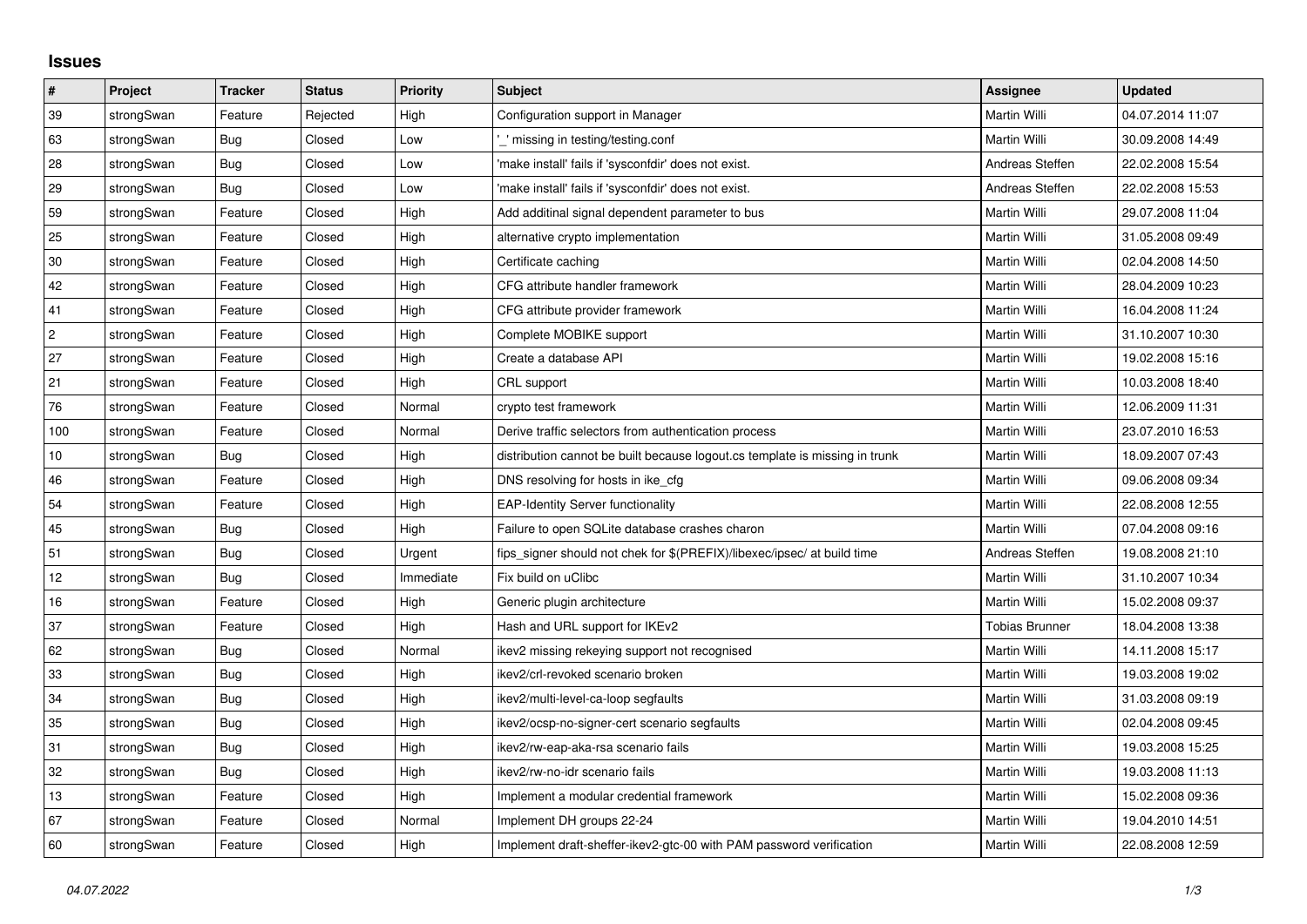| ∦            | Project    | <b>Tracker</b> | <b>Status</b> | <b>Priority</b> | <b>Subject</b>                                                 | Assignee              | <b>Updated</b>   |
|--------------|------------|----------------|---------------|-----------------|----------------------------------------------------------------|-----------------------|------------------|
| 15           | strongSwan | Feature        | Closed        | High            | Implement rauthentication using RFC4478                        | Martin Willi          | 30.11.2007 14:55 |
| 55           | strongSwan | <b>Bug</b>     | Closed        | High            | Implement SHA512/384/256 HMAC with proper truncation in kernel | Martin Willi          | 03.12.2009 11:41 |
| 69           | strongSwan | Feature        | Closed        | Normal          | Improve scheduler performance                                  | <b>Tobias Brunner</b> | 04.12.2008 17:03 |
| 71           | strongSwan | Bug            | Closed        | High            | Improved Acquire handling                                      | Martin Willi          | 20.05.2009 11:54 |
| 19           | strongSwan | Feature        | Closed        | High            | Include EAP-MD5 into trunk                                     | <b>Martin Willi</b>   | 13.12.2007 09:48 |
| 14           | strongSwan | Feature        | Closed        | High            | Initiate/Terminate IKE_SAs                                     | Martin Willi          | 13.11.2007 14:04 |
| 78           | strongSwan | Feature        | Closed        | Normal          | Integrity tester for libstrongswan and all plugins.            | Martin Willi          | 27.06.2009 16:19 |
| 68           | strongSwan | Issue          | Closed        | Normal          | ipsec pool - unknown IPSec command                             | Martin Willi          | 06.05.2013 21:35 |
| 70           | strongSwan | <b>Bug</b>     | Closed        | High            | IPv6                                                           | Andreas Steffen       | 21.02.2009 11:09 |
| 65           | strongSwan | <b>Bug</b>     | Closed        | High            | Many UML tests fail                                            | Andreas Steffen       | 07.10.2008 07:09 |
| 18           | strongSwan | Feature        | Closed        | High            | Merge EAP-AKA module into trunk                                | Martin Willi          | 13.12.2007 09:47 |
| 52           | strongSwan | <b>Bug</b>     | Closed        | High            | Migrate ESP sequence number in update_sa                       | <b>Tobias Brunner</b> | 25.06.2008 08:40 |
| 43           | strongSwan | Bug            | Closed        | High            | missing certificate_identity in SQL database causes segfault   | Martin Willi          | 07.04.2008 10:08 |
| 8            | strongSwan | Bug            | Closed        | Urgent          | MOBIKE selects disappearing IPv6 address                       | Martin Willi          | 05.07.2007 09:03 |
| 64           | strongSwan | Bug            | Closed        | High            | MOBIKE with changed NAT mappings                               | <b>Martin Willi</b>   | 08.10.2008 14:21 |
| 44           | strongSwan | Bug            | Closed        | Normal          | multiple copies of ca certificate in cache                     |                       | 07.04.2008 10:51 |
| 40           | strongSwan | Feature        | Closed        | High            | NetworkManager support                                         | <b>Martin Willi</b>   | 22.08.2008 12:54 |
| 56           | strongSwan | Bug            | Closed        | High            | New interface for EAP-SIM backend                              | Martin Willi          | 24.10.2008 10:23 |
| 57           | strongSwan | Feature        | Closed        | Normal          | new pluto connection option: verify_identifier                 | Andreas Steffen       | 25.07.2013 10:07 |
| 22           | strongSwan | Feature        | Closed        | High            | OCSP support                                                   | Martin Willi          | 10.03.2008 18:41 |
| 214          | strongSwan | Bug            | Closed        | Normal          | OS X lacks sem_timedwait                                       | Martin Willi          | 20.08.2012 17:22 |
| 48           | strongSwan | Feature        | Closed        | High            | Parallel trustchain verification                               | Martin Willi          | 16.04.2008 11:33 |
| $\mathbf{1}$ | strongSwan | Feature        | Closed        | High            | Partial MOBIKE implementation                                  | <b>Martin Willi</b>   | 02.07.2007 16:14 |
| 66           | strongSwan | Bug            | Closed        | Normal          | patch for alignment buffer on xscale ARM processor             | Martin Willi          | 14.11.2008 15:35 |
| 23           | strongSwan | Feature        | Closed        | Low             | PKCS#11 based smartcard implementation                         | Martin Willi          | 12.10.2010 13:42 |
| 58           | strongSwan | Bug            | Closed        | Normal          | Please fix bashism in /src/ipsec/ipsec.in                      | <b>Martin Willi</b>   | 16.07.2008 09:08 |
| 17           | strongSwan | Feature        | Closed        | High            | Pluggable crypto modules                                       | Martin Willi          | 15.02.2008 09:36 |
| 20           | strongSwan | Feature        | Closed        | High            | Pluggable fetcher plugins                                      | Martin Willi          | 18.02.2008 09:58 |
| 128          | strongSwan | Feature        | Closed        | Normal          | Plugin dependencies                                            | Martin Willi          | 06.02.2012 10:51 |
| 50           | strongSwan | Bug            | Closed        | High            | plutostderrlog option missing                                  | Martin Willi          | 11.05.2008 10:10 |
| 26           | strongSwan | Bug            | Closed        | High            | Port all tools to new crypto/credential APIs                   | Martin Willi          | 21.03.2008 18:04 |
| 53           | strongSwan | Bug            | Closed        | Normal          | Printf handler for proposal t                                  | Martin Willi          | 12.06.2008 14:23 |
| 3            | strongSwan | Feature        | Closed        | High            | refactoring of thread management                               | Martin Willi          | 29.06.2007 14:49 |